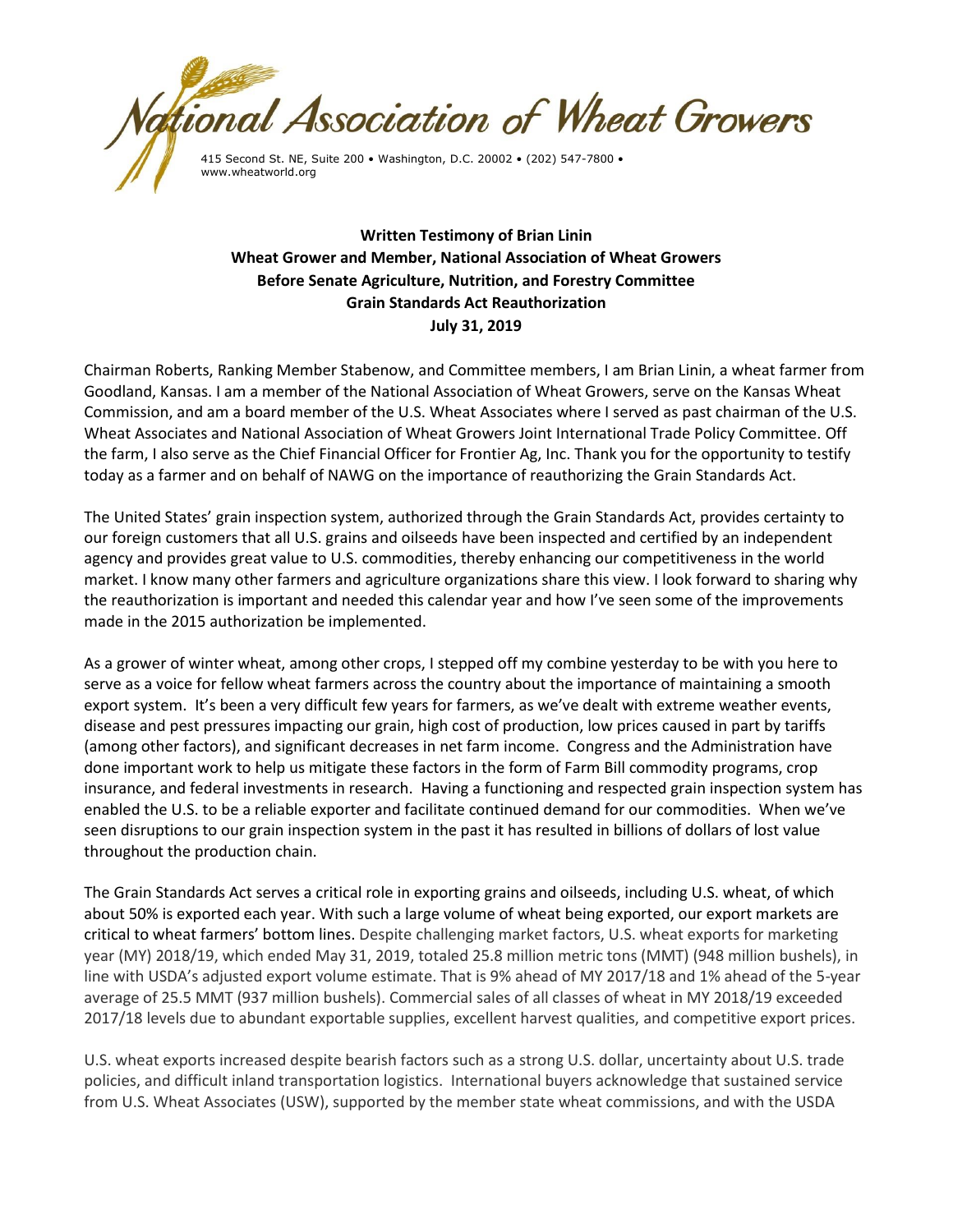Foreign Agriculture Service programs counterbalance many bearish factors that work as headwinds to expanded exports. Our product is known for its premium quality, and our customers are willing to pay for that. However, when barriers to trade arise, this hampers farmers' ability to sell their grain overseas and lowers farmgate prices. These barriers may take the form of inspection delays, new tariffs, or other non-tariff barriers found in the international market. With tough economic conditions being faced by our farmers including several years of low commodity prices and the headwinds to exporting wheat, it is critically important that we at least maintain a smooth grain inspection system.

The grain inspection system is one that is valued by our overseas customers and adds value to our commodities. Foreign customers can be assured that an independent agency has certified shipments to meet the grade requirements specified in a contract. This certainty and reliability has helped wheat and other U.S. commodities to grow our export markets and serves as a significant advantage of purchasing U.S. wheat versus wheat from other origins. As an example, in June the Kansas Wheat Commission and U.S. Wheat Associates hosted a trade team from Brazil consisting of wheat buyers for flour mills using funds from the Market Access Program (MAP). The team visited the Federal Grain Inspection Service (FGIS) facility in Kansas City and were very interested in the role that FGIS plays as an independent, third-party entity conducting inspections. They learned about the process through which the agency settles disputes on quality standards. They walked away with more confidence in buying U.S. grain because of this unbiased, third party arbitration system. A strong grain inspection process can also help to prevent the shipping of wheat with excessive foreign material, keeping quality of U.S. wheat at a premium and preventing international customers from looking to other countries to purchase their wheat.

As another example of the added value our grain inspection system provides, the FGIS international affairs office provides educational training programs that help foreign buyers to better understand inspection protocol and testing methods. Just earlier this month, they held a training program in Peru, an import market of about 73.5 million bushels. 53 people from the five largest wheat importing companies in Peru left with increased trust and confidence in the FGIS certification process. More so, these foreign buyers will implement changes in their mills following these training sessions which will result in fewer discrepancies between the FGIS grade and the results of local inspections, leading to increased satisfaction with U.S. wheat overall. Ensuring that there are no disruptions in inspection services and that FGIS is required to step in and provide a smooth grain inspection and export system is of top priority to the wheat industry.

With the grain inspection system being so important, the wheat industry and other commodities were pleased to see needed improvements as a result of the 2015 reauthorization. We hope that a reauthorization will continue to require that delegated agencies that decide to discontinue service must provide 72 hours' notice and that FGIS is required to immediately take necessary actions to maintain inspections. Reliability and certainty to our export markets by avoiding disruptions in inspection services is a top priority. Additionally, we have seen benefit in allowing a recertification process for delegated state agencies to provide an open opportunity for public comment and feedback about the operations of those agencies. More so, we were pleased that the 2015 reauthorization bill included additional reporting requirements, including immediate reports to Congress about future disruptions in official inspection services.

The wheat industry saw great value in FGIS reporting to Congress (as required in by the 2015 reauthorization) the policy barriers U.S. grain producers face in countries that don't provide U.S. grain with official grades (or only the lowest quality grade). We believe this reporting helped facilitate efforts of the Administration to include provisions in the U.S.-Mexico-Canada agreement (USMCA) to require reciprocal grain grading, an improvement that is one of the key reasons NAWG is supportive of the USMCA agreement. We also see great value in ensuring we continue a FGIS advisory committee that has been composed of farmers, grain handlers, trade groups, and